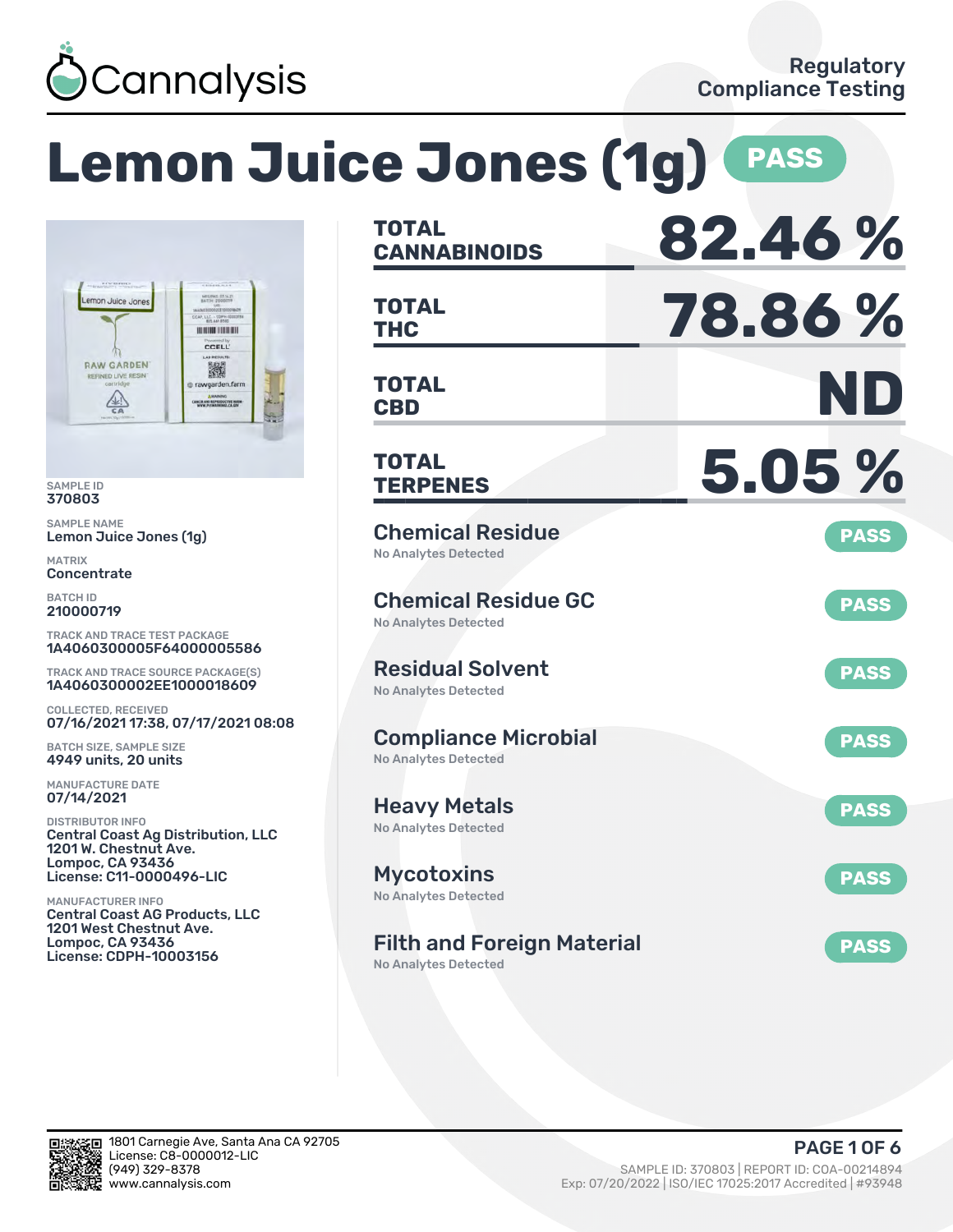

# CANNABINOID ANALYSIS

Total THC,CBD value(s) have been decarboxylated.

| TOTAL THC:          | 788.6 mg/g (78.86 %), 788.6 mg per package |
|---------------------|--------------------------------------------|
| TOTAL CBD:          | ND.                                        |
| TOTAL CANNABINOIDS: | 824.6 mg/g (82.46 %)                       |

UNIT OF MEASUREMENT: Milligrams per Gram(mg/g)

| <b>ANALYTE</b>         | <b>RESULT</b>         | LOD    | <b>LLOO</b> | <b>ANALYTE</b>   | <b>RESULT</b>        | <b>LOD</b> | <b>LLOO</b> |
|------------------------|-----------------------|--------|-------------|------------------|----------------------|------------|-------------|
| THCa                   | ND                    | 0.2000 | 0.4000      | CBD <sub>v</sub> | ND                   | 0.2000     | 0.4000      |
| D9THC                  | 788.6 mg/g (78.86 %)  | 0.2000 | 0.4000      | CBGa             | ND                   | 0.2000     | 0.4000      |
| D8THC                  | ND                    | 0.2000 | 0.4000      | CBG              | 30.02 mg/g (3.002 %) | 0.2000     | 0.4000      |
| <b>THC<sub>v</sub></b> | 5.990 mg/g (0.5990 %) | 0.2000 | 0.4000      | CBN              | ND                   | 0.2000     | 0.4000      |
| CBDa                   | <b>ND</b>             | 0.2000 | 0.4000      | CBC              | <b>ND</b>            | 0.2000     | 0.4000      |
| <b>CBD</b>             | <b>ND</b>             | 0.2000 | 0.4000      |                  |                      |            |             |

#### ADDITIONAL INFORMATION

| Method:              | SOP-TECH-001 | Sample Prepped: 07/17/2021 14:16  | Sample Approved: 07/19/2021 21:26  |  |
|----------------------|--------------|-----------------------------------|------------------------------------|--|
| Instrument: UPLC-DAD |              | Sample Analyzed: 07/17/2021 15:44 | Prep-Analytical Batch: 31100-25259 |  |



### TERPENE ANALYSIS

TOTAL TERPENES: 50.51 mg/g (5.051 %)

| UNIT OF MEASUREMENT:    |                          | Milligrams per Gram(mg/g) |       |  |  |  |
|-------------------------|--------------------------|---------------------------|-------|--|--|--|
| <b>ANALYTE</b>          | <b>RESULT</b>            | LOD                       | LLOC  |  |  |  |
| 3-Carene                | <b>ND</b>                | 1.000                     | 2.500 |  |  |  |
| Alpha cedrene           | <b>ND</b>                | 1.000                     | 2.500 |  |  |  |
| Alpha pinene            | 2.213 mg/g $(0.2213 \%)$ | 0.1000                    | 1.000 |  |  |  |
| Alpha terpineol         | 0.9605 mg/g (0.0961%)    | 0.3260                    | 0.65  |  |  |  |
| Beta myrcene            | 14.22 mg/g (1.422 %)     | 0.5000                    | 1.000 |  |  |  |
| Borneol                 | <b>ND</b>                | 1.000                     | 2.50  |  |  |  |
| Camphor                 | <b>ND</b>                | 0.1000                    | 0.50( |  |  |  |
| Cedrol                  | <b>ND</b>                | 0.5000                    | 1.000 |  |  |  |
| Cis nerolidol           | <b>ND</b>                | 2.500                     | 5.00( |  |  |  |
| Fenchol                 | 1.351 mg/g $(0.1351\%)$  | 0.5000                    | 1.000 |  |  |  |
| Gamma terpinene         | <b>ND</b>                | 0.1000                    | 0.50( |  |  |  |
| Geranyl acetate         | <b>ND</b>                | 0.1000                    | 0.50( |  |  |  |
| Isoborneol              | <b>ND</b>                | 0.5000                    | 1.000 |  |  |  |
| Limonene                | 13.71 mg/g (1.371 %)     | 0.5000                    | 2.50  |  |  |  |
| Menthol                 | ND                       | 1.000                     | 2.50  |  |  |  |
| Ocimene <sub>2</sub>    | 2.258 mg/g $(0.2258\%)$  | 0.3450                    | 1.725 |  |  |  |
| P-mentha-1,5-diene ND   |                          | 0.5000                    | 1.000 |  |  |  |
| Sabinene                | <b>ND</b>                | 0.5000                    | 1.000 |  |  |  |
| Trans beta farnesene ND |                          | 2.500                     | 5.00  |  |  |  |
| Trans nerolidol         | ND                       | 0.5000                    | 2.50  |  |  |  |

| <b>ANALYTE</b>          | <b>RESULT</b>              | <b>LOD</b> | <b>LLOQ</b> | <b>ANALYTE</b>         | <b>RESULT</b>                                       | <b>LOD</b> | <b>LLOQ</b> |
|-------------------------|----------------------------|------------|-------------|------------------------|-----------------------------------------------------|------------|-------------|
| 3-Carene                | <b>ND</b>                  | 1.000      | 2.500       | Alpha bisabolol        | <lloq< td=""><td>0.1000</td><td>0.5000</td></lloq<> | 0.1000     | 0.5000      |
| Alpha cedrene           | <b>ND</b>                  | 1.000      | 2.500       | Alpha humulene         | 1.436 mg/g (0.1436 %)                               | 0.5000     | 1.000       |
| Alpha pinene            | 2.213 mg/g $(0.2213 \%)$   | 0.1000     | 1.000       | Alpha terpinene        | <b>ND</b>                                           | 0.5000     | 1.000       |
| Alpha terpineol         | $0.9605$ mg/g $(0.0961\%)$ | 0.3260     | 0.6520      | Beta caryophyllene     | 6.104 mg/g $(0.6104\%)$                             | 0.5000     | 1.000       |
| Beta myrcene            | 14.22 mg/g (1.422 %)       | 0.5000     | 1.000       | Beta pinene            | 2.347 mg/g $(0.2347%)$                              | 0.6070     | 1.214       |
| Borneol                 | <b>ND</b>                  | 1.000      | 2.500       | Camphene               | <b>ND</b>                                           | 0.5000     | 1.000       |
| Camphor                 | <b>ND</b>                  | 0.1000     | 0.5000      | Caryophyllene oxide ND |                                                     | 0.5000     | 2.500       |
| Cedrol                  | <b>ND</b>                  | 0.5000     | 1.000       | Cis geraniol           | <b>ND</b>                                           | 1.000      | 2.500       |
| Cis nerolidol           | <b>ND</b>                  | 2.500      | 5.000       | Eucalyptol             | <b>ND</b>                                           | 0.1000     | 0.5000      |
| Fenchol                 | 1.351 mg/g $(0.1351\%)$    | 0.5000     | 1.000       | Fenchone               | <lloq< td=""><td>0.1000</td><td>0.5000</td></lloq<> | 0.1000     | 0.5000      |
| Gamma terpinene         | <b>ND</b>                  | 0.1000     | 0.5000      | Gamma terpineol        | <b>ND</b>                                           | 0.2090     | 0.5230      |
| Geranyl acetate         | <b>ND</b>                  | 0.1000     | 0.5000      | Guaiol                 | <b>ND</b>                                           | 2.500      | 5.000       |
| Isoborneol              | <b>ND</b>                  | 0.5000     | 1.000       | Isopulegol             | <b>ND</b>                                           | 2.500      | 5.000       |
| Limonene                | 13.71 mg/g (1.371 %)       | 0.5000     | 2.500       | Linalool               | 3.746 mg/g $(0.3746\%)$                             | 0.5000     | 1.000       |
| Menthol                 | <b>ND</b>                  | 1.000      | 2.500       | Ocimene 1              | <b>ND</b>                                           | 0.1550     | 0.3100      |
| Ocimene 2               | 2.258 mg/g $(0.2258\%)$    | 0.3450     | 1.725       | P-cymene               | <b>ND</b>                                           | 0.5230     | 1.045       |
| P-mentha-1,5-diene ND   |                            | 0.5000     | 1.000       | Pulegone               | <b>ND</b>                                           | 0.1000     | 0.5000      |
| Sabinene                | <b>ND</b>                  | 0.5000     | 1.000       | Terpinolene            | 2.168 mg/g $(0.2168\%)$                             | 0.1000     | 0.5000      |
| Trans beta farnesene ND |                            | 2.500      | 5.000       | Trans geraniol         | <b>ND</b>                                           | 0.5000     | 2.500       |
| Trans nerolidol         | <b>ND</b>                  | 0.5000     | 2.500       | Valencene              | <b>ND</b>                                           | 0.5000     | 1.000       |

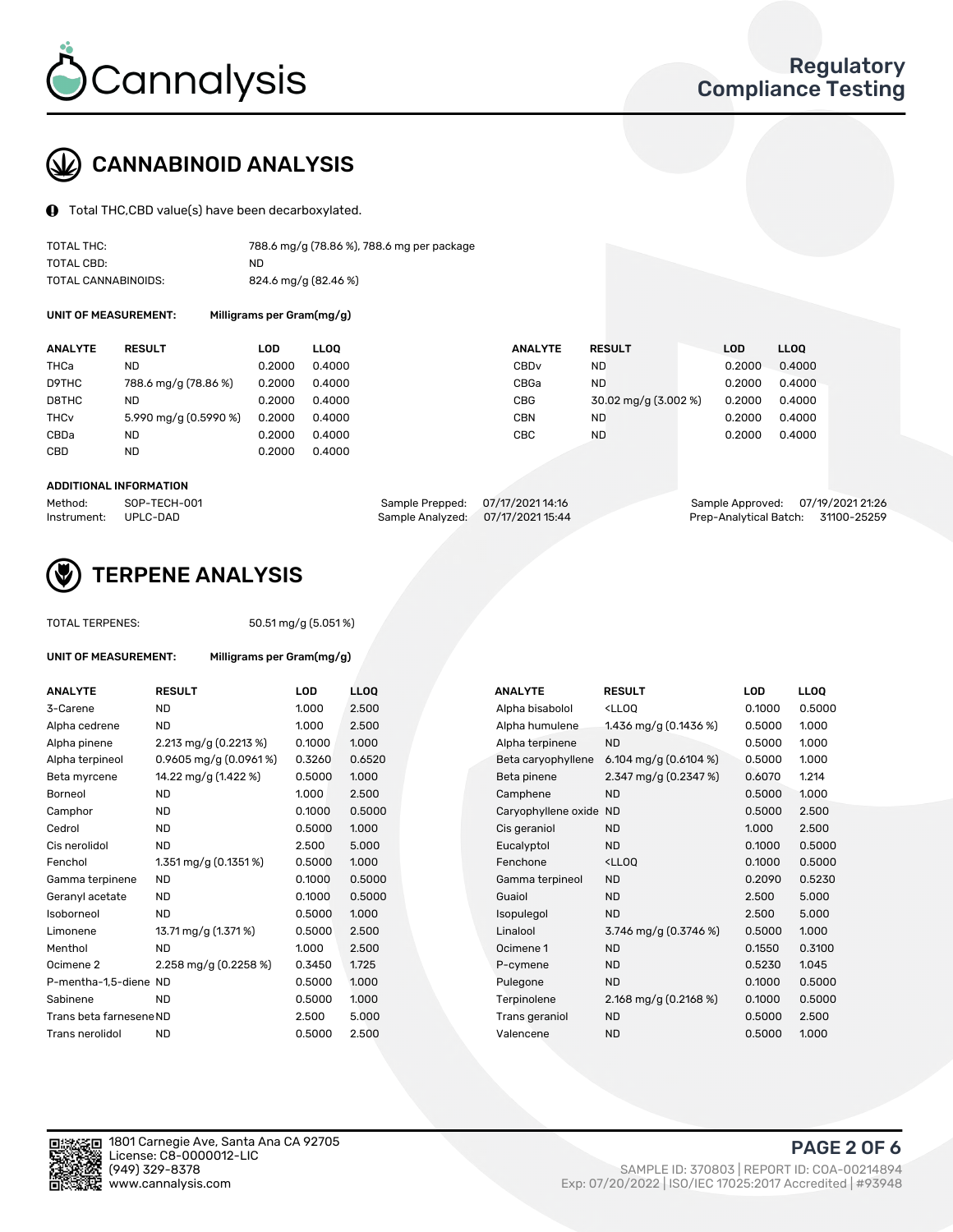

### Regulatory Compliance Testing

#### ADDITIONAL INFORMATION

Method: SOP-TECH-027 Sample Prepped: 07/17/2021 14:14 Sample Approved: 07/19/2021 15:27 Prep-Analytical Batch: 31098-25257



CHEMICAL RESIDUE ANALYSIS PASS

UNIT OF MEASUREMENT: Micrograms per Gram(ug/g)

| <b>ANALYTE</b>    | <b>RESULT</b> | LOD    | <b>LLOQ</b> | <b>ACTION LEVEL</b> |      | <b>ANALYTE</b>      | <b>RESULT</b> | <b>LOD</b> | <b>LLOQ</b> | <b>ACTION LEVEL</b> |      |
|-------------------|---------------|--------|-------------|---------------------|------|---------------------|---------------|------------|-------------|---------------------|------|
| Abamectin         | <b>ND</b>     | 0.0200 | 0.0400      | 0.1000              | Pass | Acephate            | <b>ND</b>     | 0.0200     | 0.0400      | 0.1000              | Pass |
| Acequinocyl       | <b>ND</b>     | 0.0200 | 0.0400      | 0.1000              | Pass | Acetamiprid         | <b>ND</b>     | 0.0200     | 0.0400      | 0.1000              | Pass |
| Aldicarb          | <b>ND</b>     | 0.0200 | 0.0400      | 0.0                 | Pass | Azoxystrobin        | <b>ND</b>     | 0.0200     | 0.0400      | 0.1000              | Pass |
| Bifenazate        | <b>ND</b>     | 0.0200 | 0.0400      | 0.1000              | Pass | <b>Bifenthrin</b>   | <b>ND</b>     | 0.0200     | 0.0400      | 3.000               | Pass |
| <b>Boscalid</b>   | <b>ND</b>     | 0.0200 | 0.0400      | 0.1000              | Pass | Carbarvl            | <b>ND</b>     | 0.0200     | 0.0400      | 0.5000              | Pass |
| Carbofuran        | <b>ND</b>     | 0.0200 | 0.0400      | 0.0                 | Pass | Chlorantraniliprole | <b>ND</b>     | 0.0200     | 0.0400      | 10.00               | Pass |
| Clofentezine      | <b>ND</b>     | 0.0200 | 0.0400      | 0.1000              | Pass | Coumaphos           | <b>ND</b>     | 0.0200     | 0.0400      | 0.0                 | Pass |
| Cyfluthrin        | <b>ND</b>     | 0.4000 | 1.000       | 2.000               | Pass | Cypermethrin        | <b>ND</b>     | 0.4000     | 1.000       | 1.000               | Pass |
| Daminozide        | <b>ND</b>     | 0.0200 | 0.0400      | 0.0                 | Pass | Diazinon            | <b>ND</b>     | 0.0200     | 0.0400      | 0.1000              | Pass |
| <b>Dichlorvos</b> | <b>ND</b>     | 0.0200 | 0.0400      | 0.0                 | Pass | Dimethoate          | <b>ND</b>     | 0.0200     | 0.0400      | 0.0                 | Pass |
| Dimethomorph      | <b>ND</b>     | 0.0200 | 0.0400      | 2.000               | Pass | <b>Ethoprophos</b>  | <b>ND</b>     | 0.0200     | 0.0400      | 0.0                 | Pass |
| Etofenprox        | <b>ND</b>     | 0.0200 | 0.0400      | 0.0                 | Pass | Etoxazole           | <b>ND</b>     | 0.0200     | 0.0400      | 0.1000              | Pass |
| Fenhexamid        | <b>ND</b>     | 0.0200 | 0.0400      | 0.1000              | Pass | Fenoxycarb          | <b>ND</b>     | 0.0200     | 0.0400      | 0.0                 | Pass |
| Fenpyroximate     | <b>ND</b>     | 0.0200 | 0.0400      | 0.1000              | Pass | Fipronil            | <b>ND</b>     | 0.0400     | 0.1000      | 0.0                 | Pass |
| Flonicamid        | <b>ND</b>     | 0.0200 | 0.0400      | 0.1000              | Pass | Fludioxonil         | <b>ND</b>     | 0.0200     | 0.0400      | 0.1000              | Pass |
| Hexythiazox       | <b>ND</b>     | 0.0200 | 0.0400      | 0.1000              | Pass | Imazalil            | <b>ND</b>     | 0.0200     | 0.0400      | 0.0                 | Pass |
| Imidacloprid      | <b>ND</b>     | 0.0200 | 0.0400      | 5.000               | Pass | Kresoxim methyl     | <b>ND</b>     | 0.0200     | 0.0400      | 0.1000              | Pass |
| Malathion         | <b>ND</b>     | 0.0200 | 0.0400      | 0.5000              | Pass | Metalaxyl           | <b>ND</b>     | 0.0200     | 0.0400      | 2.000               | Pass |
| Methiocarb        | <b>ND</b>     | 0.0200 | 0.0400      | 0.0                 | Pass | Methomyl            | <b>ND</b>     | 0.0200     | 0.0400      | 1.000               | Pass |
| Mevinphos         | <b>ND</b>     | 0.0200 | 0.0400      | 0.0                 | Pass | Myclobutanil        | <b>ND</b>     | 0.0200     | 0.0400      | 0.1000              | Pass |
| Naled             | <b>ND</b>     | 0.0200 | 0.0400      | 0.1000              | Pass | Oxamyl              | <b>ND</b>     | 0.0200     | 0.0400      | 0.5000              | Pass |
| Paclobutrazol     | <b>ND</b>     | 0.0200 | 0.0400      | 0.0                 | Pass | Permethrins         | <b>ND</b>     | 0.0400     | 0.1000      | 0.5000              | Pass |
| Phosmet           | <b>ND</b>     | 0.0200 | 0.0400      | 0.1000              | Pass | Piperonyl butoxide  | <b>ND</b>     | 0.0200     | 0.0400      | 3.000               | Pass |
| Prallethrin       | <b>ND</b>     | 0.0200 | 0.0400      | 0.1000              | Pass | Propiconazole       | <b>ND</b>     | 0.0200     | 0.0400      | 0.1000              | Pass |
| Propoxur          | <b>ND</b>     | 0.0200 | 0.0400      | 0.0                 | Pass | Pyrethrins          | <b>ND</b>     | 0.0200     | 0.0400      | 0.5000              | Pass |
| Pyridaben         | <b>ND</b>     | 0.0200 | 0.0400      | 0.1000              | Pass | Spinetoram          | <b>ND</b>     | 0.0200     | 0.0400      | 0.1000              | Pass |
| Spinosad          | <b>ND</b>     | 0.0300 | 0.0700      | 0.1000              | Pass | Spiromesifen        | <b>ND</b>     | 0.0200     | 0.0400      | 0.1000              | Pass |
| Spirotetramat     | <b>ND</b>     | 0.0200 | 0.0400      | 0.1000              | Pass | Spiroxamine         | <b>ND</b>     | 0.0200     | 0.0400      | 0.0                 | Pass |
| Tebuconazole      | <b>ND</b>     | 0.0200 | 0.0400      | 0.1000              | Pass | Thiacloprid         | <b>ND</b>     | 0.0200     | 0.0400      | 0.0                 | Pass |
| Thiamethoxam      | <b>ND</b>     | 0.0200 | 0.0400      | 5.000               | Pass | Trifloxystrobin     | <b>ND</b>     | 0.0200     | 0.0400      | 0.1000              | Pass |

### ADDITIONAL INFORMATION

Method: SOP-TECH-002 Sample Prepped: 07/17/2021 15:35 Sample Approved: 07/20/2021 14:19<br>Instrument: LC-MS/MS Sample Analyzed: 07/17/2021 16:01 Prep-Analytical Batch: 31104-25260 Prep-Analytical Batch: 31104-25260

PAGE 3 OF 6

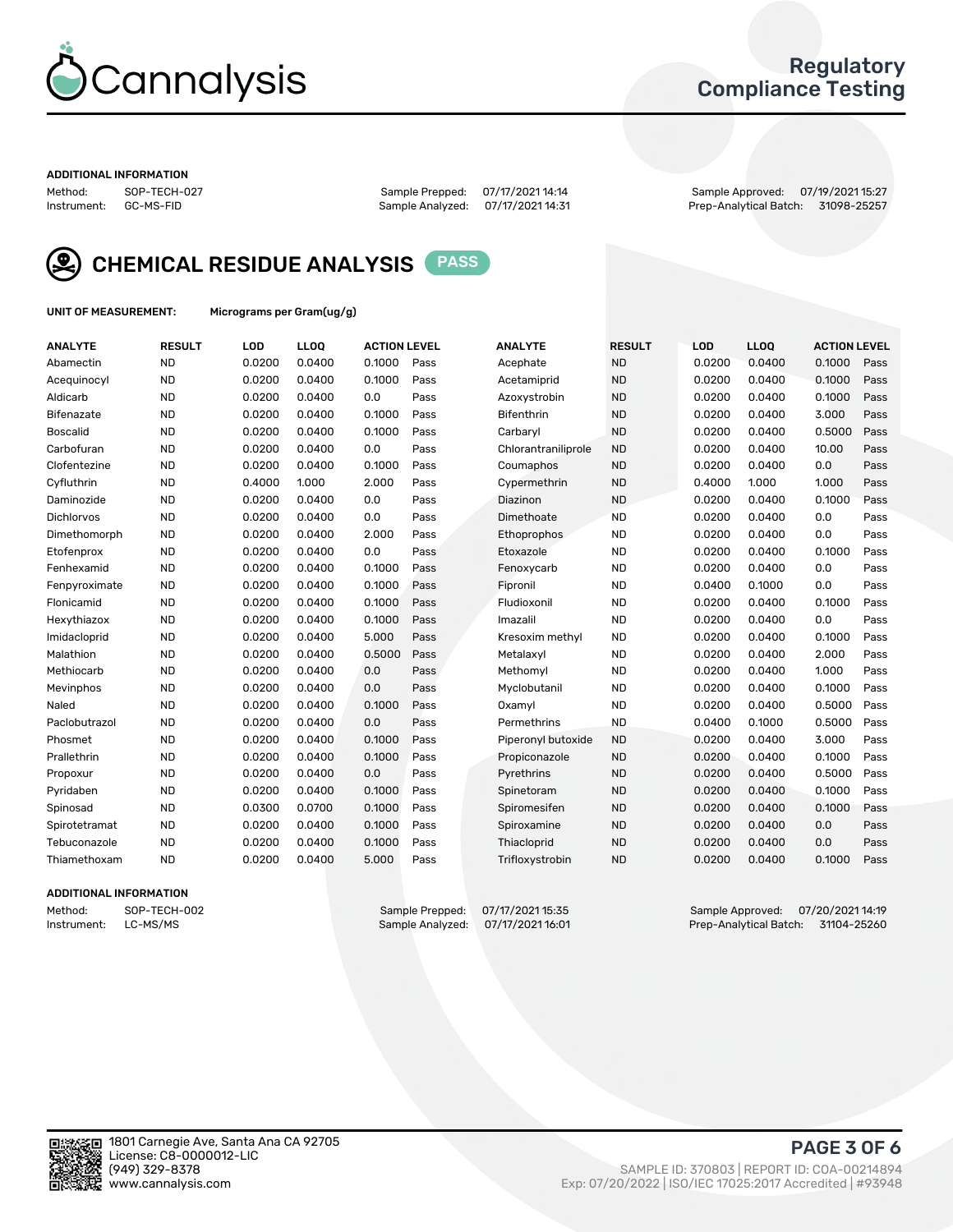

## CHEMICAL RESIDUE GC ANALYSIS PASS

| UNIT OF MEASUREMENT: |               | Micrograms per Gram(ug/g) |        |                     |                |               |        |        |                     |      |
|----------------------|---------------|---------------------------|--------|---------------------|----------------|---------------|--------|--------|---------------------|------|
| <b>ANALYTE</b>       | <b>RESULT</b> | LOD                       | LOO.   | <b>ACTION LEVEL</b> | <b>ANALYTE</b> | <b>RESULT</b> | LOD    | LLOO   | <b>ACTION LEVEL</b> |      |
| Cantan               | ΝГ            | 0.1000                    | 0.2000 | 0.7000<br>Pass      | Chlordane      | <b>ND</b>     | 0.0109 | 0.0136 |                     | Pass |

| Captan                        | <b>ND</b>    | 0.1000 | 0.2000 | 0.7000 | Pass             | Chlordane        | <b>ND</b> | 0.0109           | 0.0136                 | 0.0             | Pass |
|-------------------------------|--------------|--------|--------|--------|------------------|------------------|-----------|------------------|------------------------|-----------------|------|
| Methyl parathion              | <b>ND</b>    | 0.0400 | 0.1000 | 0.0    | Pass             | <b>PCNB</b>      | <b>ND</b> | 0.0200           | 0.0400                 | 0.1000          | Pass |
| Chlorfenapyr                  | <b>ND</b>    | 0.0800 | 0.1000 | 0.0    | Pass             | Chlorpyrifos     | <b>ND</b> | 0.0800           | 0.1000                 | 0.0             | Pass |
|                               |              |        |        |        |                  |                  |           |                  |                        |                 |      |
| <b>ADDITIONAL INFORMATION</b> |              |        |        |        |                  |                  |           |                  |                        |                 |      |
| Method:                       | SOP-TECH-010 |        |        |        | Sample Prepped:  | 07/17/2021 15:35 |           | Sample Approved: |                        | 07/20/202108:09 |      |
| Instrument:                   | GC-MS/MS     |        |        |        | Sample Analyzed: | 07/17/2021 16:02 |           |                  | Prep-Analytical Batch: | 31105-25261     |      |

### RESIDUAL SOLVENT ANALYSIS PASS

UNIT OF MEASUREMENT: Micrograms per Gram(ug/g)

| <b>ANALYTE</b>       | <b>RESULT</b> | <b>LOD</b> | <b>LLOO</b> | <b>ACTION LEVEL</b> |      | <b>ANALYTE</b>           | <b>RESULT</b> | <b>LOD</b> | <b>LLOO</b> | <b>ACTION LEVEL</b> |      |
|----------------------|---------------|------------|-------------|---------------------|------|--------------------------|---------------|------------|-------------|---------------------|------|
| Acetone              | <b>ND</b>     | 50.00      | 100.0       | 5000                | Pass | Acetonitrile             | <b>ND</b>     | 50.00      | 100.0       | 410.0               | Pass |
| Benzene              | <b>ND</b>     | 0.5000     | 1.000       | 1.000               | Pass | <b>Butane</b>            | <b>ND</b>     | 50.00      | 100.0       | 5000                | Pass |
| Chloroform           | <b>ND</b>     | 0.5000     | 1.000       | 1.000               | Pass | Ethanol                  | <b>ND</b>     | 50.00      | 100.0       | 5000                | Pass |
| <b>Ethyl Acetate</b> | <b>ND</b>     | 50.00      | 100.0       | 5000                | Pass | <b>Ethyl Ether</b>       | <b>ND</b>     | 50.00      | 100.0       | 5000                | Pass |
| Ethylene oxide       | <b>ND</b>     | 0.5000     | 1.000       | 1.000               | Pass | Heptane                  | <b>ND</b>     | 50.00      | 100.0       | 5000                | Pass |
| Hexane               | <b>ND</b>     | 50.00      | 100.0       | 290.0               | Pass | <b>Isopropyl Alcohol</b> | <b>ND</b>     | 50.00      | 100.0       | 5000                | Pass |
| Methanol             | <b>ND</b>     | 50.00      | 100.0       | 3000                | Pass | Methylene chloride       | <b>ND</b>     | 0.5000     | 1.000       | 1.000               | Pass |
| Pentane              | <b>ND</b>     | 50.00      | 100.0       | 5000                | Pass | Propane                  | <b>ND</b>     | 50.00      | 200.0       | 5000                | Pass |
| Toluene              | <b>ND</b>     | 50.00      | 100.0       | 890.0               | Pass | Xylenes                  | <b>ND</b>     | 50.08      | 100.0       | 2170                | Pass |
| Trichloroethylene    | <b>ND</b>     | 0.5000     | 1.000       | 1.000               | Pass | 1.2-Dichloroethane       | <b>ND</b>     | 0.5000     | 1.000       | 1.000               | Pass |

### ADDITIONAL INFORMATION

Method: SOP-TECH-021 Sample Prepped: 07/17/2021 14:14 Sample Approved: 07/19/2021 09:39<br>Instrument: HS-GC-MS/FID Sample Analyzed: 07/17/2021 14:32 Prep-Analytical Batch: 31099-25258 Prep-Analytical Batch: 31099-25258



UNIT OF MEASUREMENT: Cycle Threshold (Ct)

| <b>ANALYTE</b> | <b>RESULT</b>              | LOD   | <b>LLOO</b> |     | <b>ACTION LEVEL</b> | <b>ANALYTE</b>   | <b>RESULT</b> | LOD   | LL <sub>00</sub> |                  | <b>ACTION LEVEL</b> |
|----------------|----------------------------|-------|-------------|-----|---------------------|------------------|---------------|-------|------------------|------------------|---------------------|
| A.fumigatus    | <b>ND</b>                  | 33.00 | 0.0         | 0.0 | Pass                | A. flavus        | <b>ND</b>     | 33.00 | 0.0              | 0.0              | Pass                |
| A. niger       | <b>ND</b>                  | 33.00 | 0.0         | 0.0 | Pass                | A. terreus       | <b>ND</b>     | 33.00 | 0.0              | 0.0              | Pass                |
| <b>STEC</b>    | <b>ND</b>                  | 33.00 | 0.0         | 0.0 | Pass                | Salmonella spp   | <b>ND</b>     | 33.00 | 0.0              | 0.0              | Pass                |
|                | ADDITIONAL INFORMATION     |       |             |     |                     |                  |               |       |                  |                  |                     |
| Method:        | SOP-TECH-016, SOP-TECH-022 |       |             |     | Sample Prepped:     | 07/19/2021 06:50 |               |       | Sample Approved: | 07/19/2021 13:46 |                     |

Instrument: qPCR Sample Analyzed: 07/19/2021 06:59 Prep-Analytical Batch: 31110-25266



(949) 329-8378 SAMPLE ID: 370803 | REPORT ID: COA-00214894 Exp: 07/20/2022 | ISO/IEC 17025:2017 Accredited | #93948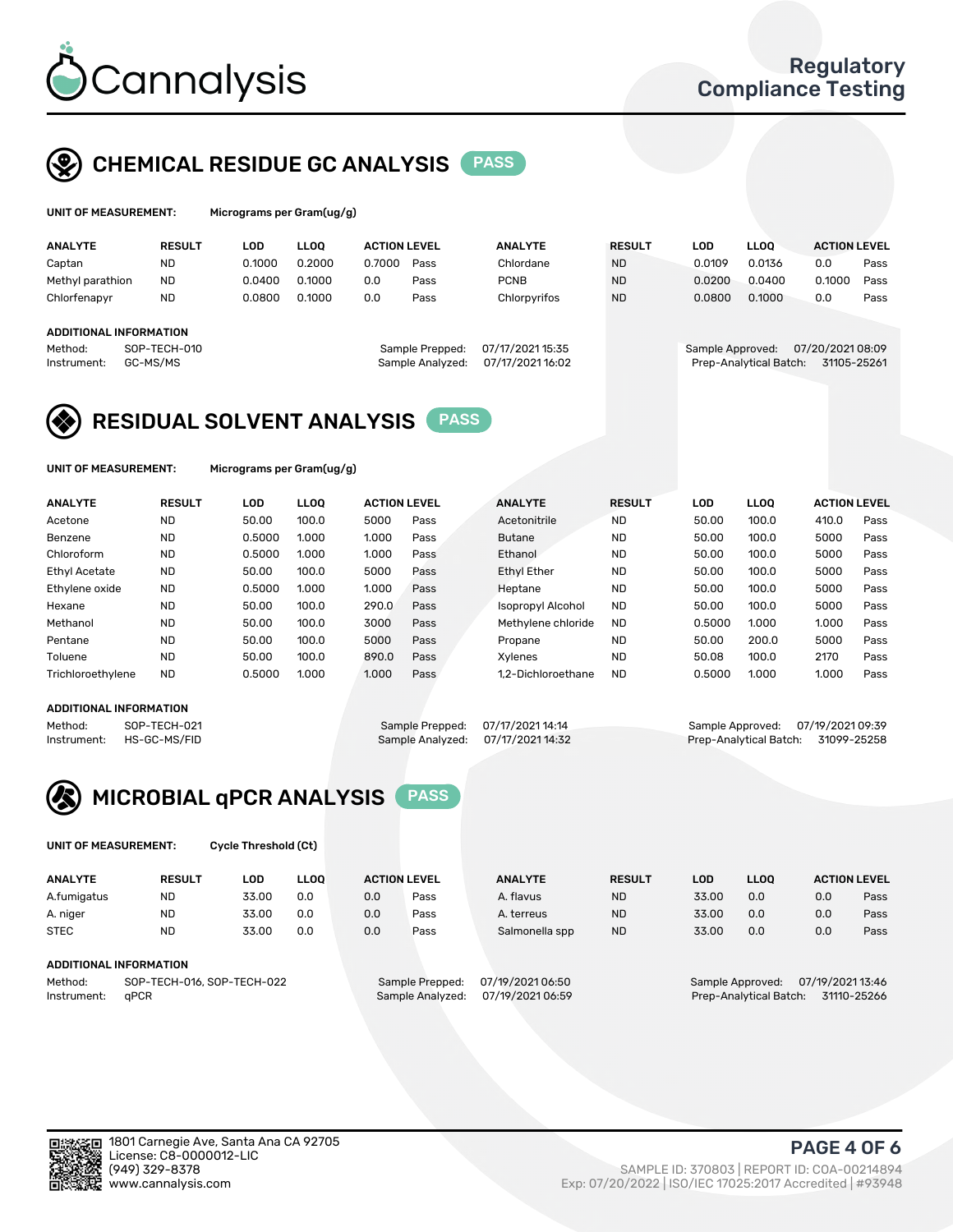



| UNIT OF MEASUREMENT:   |                            | Micrograms per Gram(ug/g) |             |                     |                  |               |            |                        |                     |  |
|------------------------|----------------------------|---------------------------|-------------|---------------------|------------------|---------------|------------|------------------------|---------------------|--|
| <b>ANALYTE</b>         | <b>RESULT</b>              | <b>LOD</b>                | <b>LLOO</b> | <b>ACTION LEVEL</b> | <b>ANALYTE</b>   | <b>RESULT</b> | <b>LOD</b> | <b>LLOO</b>            | <b>ACTION LEVEL</b> |  |
| Arsenic                | <b>ND</b>                  | 0.0120                    | 0.1000      | 0.2000<br>Pass      | Cadmium          | ND.           | 0.0072     | 0.0500                 | 0.2000<br>Pass      |  |
| Lead                   | <b>ND</b>                  | 0.0068                    | 0.0500      | 0.5000<br>Pass      | Mercury          | <b>ND</b>     | 0.0060     | 0.0500                 | 0.1000<br>Pass      |  |
| ADDITIONAL INFORMATION |                            |                           |             |                     |                  |               |            |                        |                     |  |
| Method:                | SOP-TECH-013               |                           |             | Sample Prepped:     | 07/17/2021 17:41 |               |            | Sample Approved:       | 07/19/2021 10:35    |  |
| Instrument:            | ICP-MS                     |                           |             | Sample Analyzed:    | 07/17/2021 17:42 |               |            | Prep-Analytical Batch: | 31101-25265         |  |
|                        |                            |                           |             |                     |                  |               |            |                        |                     |  |
| (纂)                    | <b>MYCOTOXINS ANALYSIS</b> |                           |             | <b>PASS</b>         |                  |               |            |                        |                     |  |
|                        |                            |                           |             |                     |                  |               |            |                        |                     |  |
|                        |                            |                           |             |                     |                  |               |            |                        |                     |  |

|  | UNII UF MEAJUREMENT. | ми |
|--|----------------------|----|
|  |                      |    |
|  |                      |    |

| UNIT OF MEASUREMENT: | Micrograms per Kilogram(ug/kg) |
|----------------------|--------------------------------|
|----------------------|--------------------------------|

| <b>ANALYTE</b>          | <b>RESULT</b> | LOD   | LLOO  | <b>ACTION LEVEL</b> |      | <b>ANALYTE</b> | <b>RESULT</b> | LOD   | <b>LLOO</b> | <b>ACTION LEVEL</b> |      |
|-------------------------|---------------|-------|-------|---------------------|------|----------------|---------------|-------|-------------|---------------------|------|
| Aflatoxin B1            | <b>ND</b>     | 1.000 | 2.000 |                     | N/A  | Aflatoxin B2   | <b>ND</b>     | 2.000 | 5.000       |                     | N/A  |
| Aflatoxin G1            | <b>ND</b>     | 2.000 | 5.000 |                     | N/A  | Aflatoxin G2   | <b>ND</b>     | 2.000 | 5.000       |                     | N/A  |
| <b>Total Aflatoxins</b> | <b>ND</b>     | 10.00 | 14.00 | 20.00               | Pass | Ochratoxin A   | <b>ND</b>     | 1.000 | 2.000       | 20.00               | Pass |
|                         |               |       |       |                     |      |                |               |       |             |                     |      |

#### ADDITIONAL INFORMATION

Method: SOP-TECH-020 Sample Prepped: 07/17/2021 16:03 Sample Approved: 07/19/2021 09:57 Instrument: LC-MS/MS Sample Analyzed: 07/17/2021 16:07 Prep-Analytical Batch: 31107-25264

### FILTH & FOREIGN MATERIAL ANALYSIS PASS Q

UNIT OF MEASUREMENT: Filth and Foreign Matter (%, #/3g)

| <b>ANALYTE</b>                | <b>RESULT</b>                     | LOD | <b>LLOO</b> | <b>ACTION LEVEL</b> |                                     | <b>ANALYTE</b>                       | <b>RESULT</b> | LOD | <b>LLOO</b>            | <b>ACTION LEVEL</b>                              |      |
|-------------------------------|-----------------------------------|-----|-------------|---------------------|-------------------------------------|--------------------------------------|---------------|-----|------------------------|--------------------------------------------------|------|
| IF RH ME                      | <b>ND</b>                         | 0.0 | 0.0         | 1.000               | Pass                                | <b>IFM</b>                           | <b>ND</b>     | 0.0 | 0.0                    | 25.00                                            | Pass |
| Mold                          | <b>ND</b>                         | 0.0 | 0.0         | 25.00               | Pass                                | <b>SSCD</b>                          | <b>ND</b>     | 0.0 | 0.0                    | 25.00                                            | Pass |
| <b>ADDITIONAL INFORMATION</b> |                                   |     |             |                     |                                     |                                      |               |     |                        |                                                  |      |
| Method:<br>Instrument:        | SOP-TECH-009<br>Visual Inspection |     |             |                     | Sample Prepped:<br>Sample Analyzed: | 07/20/2021 12:34<br>07/20/2021 12:34 |               |     | Prep-Analytical Batch: | Sample Approved: 07/20/2021 14:07<br>31157-25311 |      |



PAGE 5 OF 6